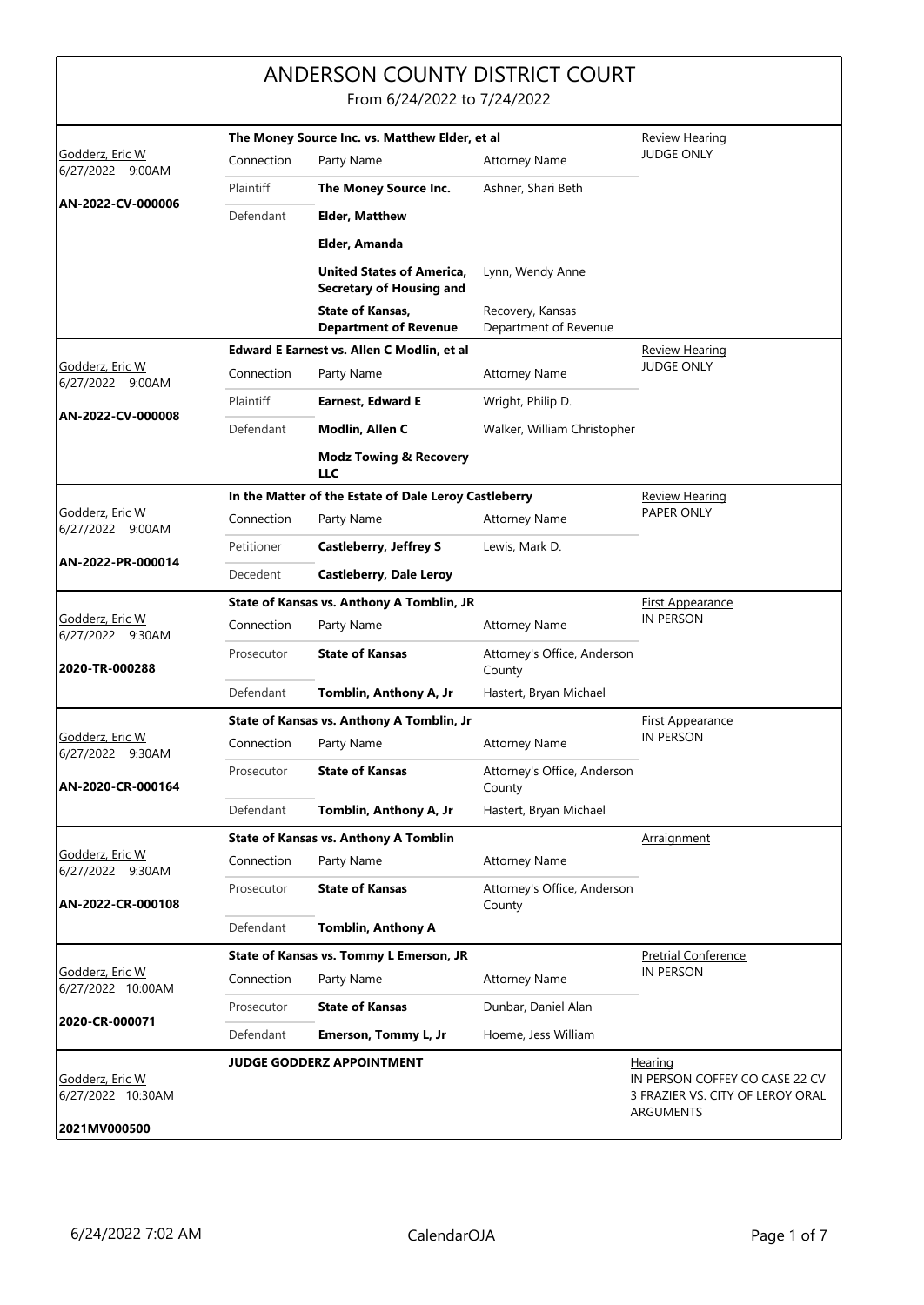|                                                              | <b>State of Kansas vs. Garland J White</b>  |                                                 |                                       | Motion                        |
|--------------------------------------------------------------|---------------------------------------------|-------------------------------------------------|---------------------------------------|-------------------------------|
| <u>Godderz, Eric W</u><br>6/27/2022 1:30PM<br>2020-CR-000089 | Connection                                  | Party Name                                      | <b>Attorney Name</b>                  | BY VIDEO - MOTION TO CONTINUE |
|                                                              | Prosecutor                                  | <b>State of Kansas</b>                          | Attorney's Office, Anderson<br>County |                               |
|                                                              | Defendant                                   | <b>White, Garland J</b>                         | Falls, Joseph Allen                   |                               |
|                                                              |                                             | State of Kansas vs. Nicholas G Buchanan         |                                       | Sentencing                    |
| Godderz, Eric W<br>6/27/2022 2:00PM                          | Connection                                  | Party Name                                      | <b>Attorney Name</b>                  | IN PERSON                     |
| AN-2021-CR-000185                                            | Prosecutor                                  | <b>State of Kansas</b>                          | Attorney's Office, Anderson<br>County |                               |
|                                                              | Defendant                                   | <b>Buchanan, Nicholas G</b>                     | Boyd, John Arthur                     |                               |
|                                                              |                                             | <b>State of Kansas vs. Russell G Hill</b>       |                                       | <b>Arraignment</b>            |
| Godderz, Eric W<br>6/27/2022 2:00PM                          | Connection                                  | Party Name                                      | <b>Attorney Name</b>                  | In person hearing             |
| AN-2021-CR-000110                                            | Prosecutor                                  | <b>State of Kansas</b>                          | Attorney's Office, Anderson<br>County |                               |
|                                                              | Defendant                                   | Hill, Russell G                                 | Boyd, John Arthur                     |                               |
|                                                              |                                             | <b>State of Kansas vs. Mason L Offutt</b>       |                                       | Sentencing                    |
| <u>Godderz, Eric W</u><br>6/27/2022 2:15PM                   | Connection                                  | Party Name                                      | <b>Attorney Name</b>                  | <b>IN PERSON</b>              |
| AN-2021-CR-000199                                            | Prosecutor                                  | <b>State of Kansas</b>                          | Attorney's Office, Anderson<br>County |                               |
|                                                              | Defendant                                   | Offutt, Mason L                                 | Boyd, John Arthur                     |                               |
|                                                              | <b>State of Kansas vs. Nicole J Bradley</b> |                                                 |                                       | <b>Arraignment</b>            |
| Godderz, Eric W<br>6/27/2022 2:30PM                          | Connection                                  | Party Name                                      | <b>Attorney Name</b>                  | IN PERSON                     |
| AN-2021-CR-000150                                            | Prosecutor                                  | <b>State of Kansas</b>                          | Attorney's Office, Anderson<br>County |                               |
|                                                              | Defendant                                   | <b>Bradley, Nicole J</b>                        | Boyd, John Arthur                     |                               |
|                                                              |                                             | <b>State of Kansas vs. David Shannon Ashley</b> | <u>Sentencing</u>                     |                               |
| Godderz, Eric W<br>6/27/2022 2:30PM                          | Connection                                  | Party Name                                      | <b>Attorney Name</b>                  | <b>IN PERSON</b>              |
| AN-2021-CR-000136                                            | Prosecutor                                  | <b>State of Kansas</b>                          | Attorney's Office, Anderson<br>County |                               |
|                                                              | Defendant                                   | <b>Ashley, David Shannon</b>                    | Boyd, John Arthur                     |                               |
|                                                              |                                             | Heather Jones vs. Troy Unruh                    |                                       | <b>Review Hearing</b>         |
| Godderz, Eric W<br>6/29/2022 9:00AM                          | Connection                                  | Party Name                                      | <b>Attorney Name</b>                  | JUDGE ONLY- FILE JE           |
|                                                              | Plaintiff                                   | Jones, Heather                                  | Smith, Patrick C.                     |                               |
| 2018-CV-000033                                               | Defendant                                   | Unruh, Troy                                     | Beever, Jessica Ryan                  |                               |
|                                                              |                                             | In the Matter of Christopher Clemmons           | <b>Review Hearing</b>                 |                               |
| Godderz, Eric W<br>6/29/2022 9:00AM                          | Connection                                  | Party Name                                      | <b>Attorney Name</b>                  | <b>JUDGE ONLY</b>             |
|                                                              | Other Party                                 | Unruh, Troy                                     | Smith, Patrick C.                     |                               |
| 2018-PR-000027                                               | Decedent                                    | <b>Clemmons, Christopher</b>                    |                                       |                               |
|                                                              | Taylor O'Dell vs. Kenneth Tyson             |                                                 |                                       | <b>Status Conference</b>      |
| Godderz, Eric W<br>6/29/2022 9:00AM                          | Connection                                  | Party Name                                      | <b>Attorney Name</b>                  | <b>BY VIDEO</b>               |
|                                                              | Dependent                                   | <b>Sealed</b>                                   |                                       |                               |
| AN-2022-DM-000059                                            | Petitioner                                  | O'Dell, Taylor                                  | Priest, Molly Elizabeth               |                               |
|                                                              | Respondent                                  | Tyson, Kenneth                                  |                                       |                               |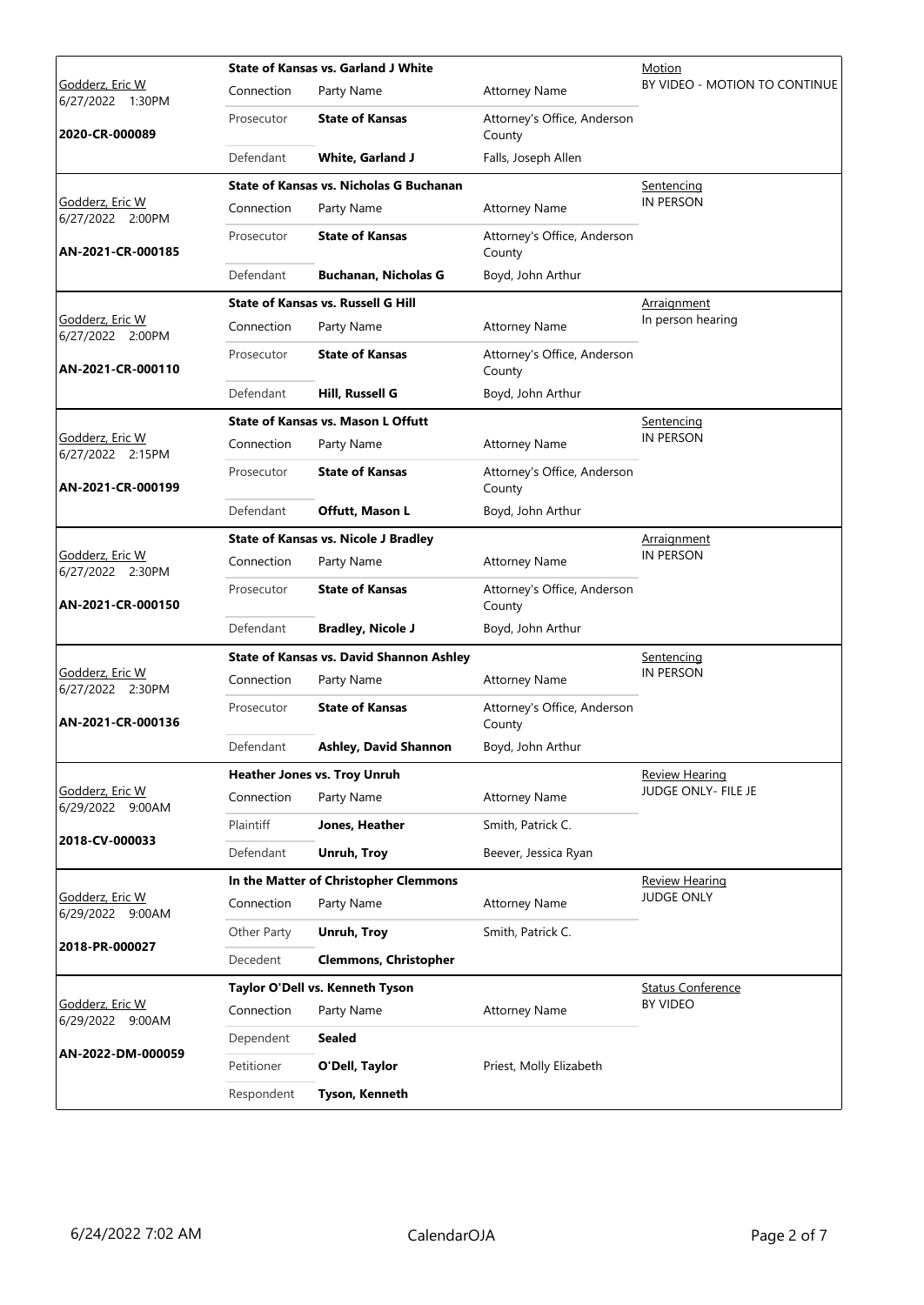|                                                          |                                                                       | State of Kansas vs. Devaughn M Amann                             | First Appearance                           |                                                |
|----------------------------------------------------------|-----------------------------------------------------------------------|------------------------------------------------------------------|--------------------------------------------|------------------------------------------------|
| Godderz, Eric W<br>6/29/2022 9:00AM<br>AN-2022-CR-000109 | Connection                                                            | Party Name                                                       | <b>Attorney Name</b>                       | Hearing via Zoom                               |
|                                                          | Prosecutor                                                            | <b>State of Kansas</b>                                           | Attorney's Office, Anderson<br>County      |                                                |
|                                                          | Defendant                                                             | Amann, Devaughn M                                                |                                            |                                                |
|                                                          |                                                                       | In the Matter of the Marriage of Kathleen Ivy vs Christopher Ivy | <b>Scheduling Conference</b>               |                                                |
| Godderz, Eric W<br>6/29/2022 9:15AM                      | Connection                                                            | Party Name                                                       | <b>Attorney Name</b>                       | <b>BY VIDEO</b>                                |
|                                                          | Other Party                                                           | Ivy, Hannah                                                      |                                            |                                                |
| 2019-DM-000016                                           |                                                                       | Ivy, Jessa                                                       |                                            |                                                |
|                                                          | <b>State Agency</b>                                                   | State of Kansas, ex rel.,<br><b>DCF</b>                          | 2, 4, & 5, Young Williams                  |                                                |
|                                                          | Petitioner                                                            | Ivy, Kathleen                                                    | Schowengerdt, Daniel J.                    |                                                |
|                                                          | Respondent                                                            | Ivy, Christopher                                                 | Mills, Sarah Arlene                        |                                                |
|                                                          |                                                                       | Joseph Henry Hicks, Petitioner vs. Shannon Hicks, Respondent     |                                            | <b>Motion</b>                                  |
| Godderz, Eric W<br>6/29/2022 10:00AM                     | Connection                                                            | Party Name                                                       | <b>Attorney Name</b>                       | <b>BY VIDEO</b>                                |
|                                                          | Petitioner                                                            | Hicks, Joseph Henry                                              | 2, 4, & 5, Young Williams                  |                                                |
| 2010-DM-000091                                           | Respondent                                                            | Hicks, Shannon Kay                                               | Poe, Breanne Christine<br><b>Hendricks</b> |                                                |
| Godderz, Eric W                                          | In the Matter of the Marriage of Daniel L Houston vs Amy L<br>Houston |                                                                  |                                            | <b>Hearing</b><br>BY VIDEO - FOR CLARIFICATION |
| 6/29/2022 10:30AM                                        | Connection                                                            | Party Name                                                       | <b>Attorney Name</b>                       |                                                |
| 2020-DM-000162                                           | Dependent                                                             | Sealed                                                           | Leffler, Jessica Faith                     |                                                |
|                                                          | Petitioner                                                            | <b>Houston, Daniel L</b>                                         | Cole, Craig Everett                        |                                                |
|                                                          | Respondent                                                            | Houston, Amy L                                                   | Priest, Molly Elizabeth                    |                                                |
|                                                          |                                                                       | In the Matter of the Marriage of Makayla Snider vs Joshua Snider |                                            | <b>Review Hearing</b>                          |
| Godderz, Eric W<br>6/29/2022 1:00PM                      | Connection                                                            | Party Name                                                       | <b>Attorney Name</b>                       | JUDGE ONLY - FILE JE                           |
|                                                          | Petitioner                                                            | Snider, Makayla                                                  | Durkin, Amy Lynn                           |                                                |
| 2019-DM-000062                                           | Respondent                                                            | Snider, Joshua                                                   | Parks, Jessica Dale                        |                                                |
|                                                          |                                                                       | In the Matter of the Marriage of Makayla Snider vs Joshua Snider | Motion                                     |                                                |
| Godderz, Eric W<br>6/29/2022 1:00PM                      | Connection                                                            | Party Name                                                       | <b>Attorney Name</b>                       | BY VIDEO - MODIFY CHILD<br><b>SUPPORT</b>      |
|                                                          | Petitioner                                                            | Snider, Makayla                                                  | Durkin, Amy Lynn                           |                                                |
| 2019-DM-000062                                           | Respondent                                                            | Snider, Joshua                                                   | Parks, Jessica Dale                        |                                                |
|                                                          |                                                                       | State of Kansas vs. Zachary L Kirkland                           | <b>Jury Trial</b>                          |                                                |
| Godderz, Eric W<br>6/30/2022 9:00AM                      | Connection                                                            | Party Name                                                       | <b>Attorney Name</b>                       | DAY 1 OF 2                                     |
|                                                          | <b>State Agency</b>                                                   | Hinnergardt, Kamala                                              |                                            |                                                |
| AN-2021-CR-000107                                        | Prosecutor                                                            | <b>State of Kansas</b>                                           | Attorney's Office, Anderson<br>County      |                                                |
|                                                          | Defendant                                                             | Kirkland, Zachary L                                              | Boyd, John Arthur                          |                                                |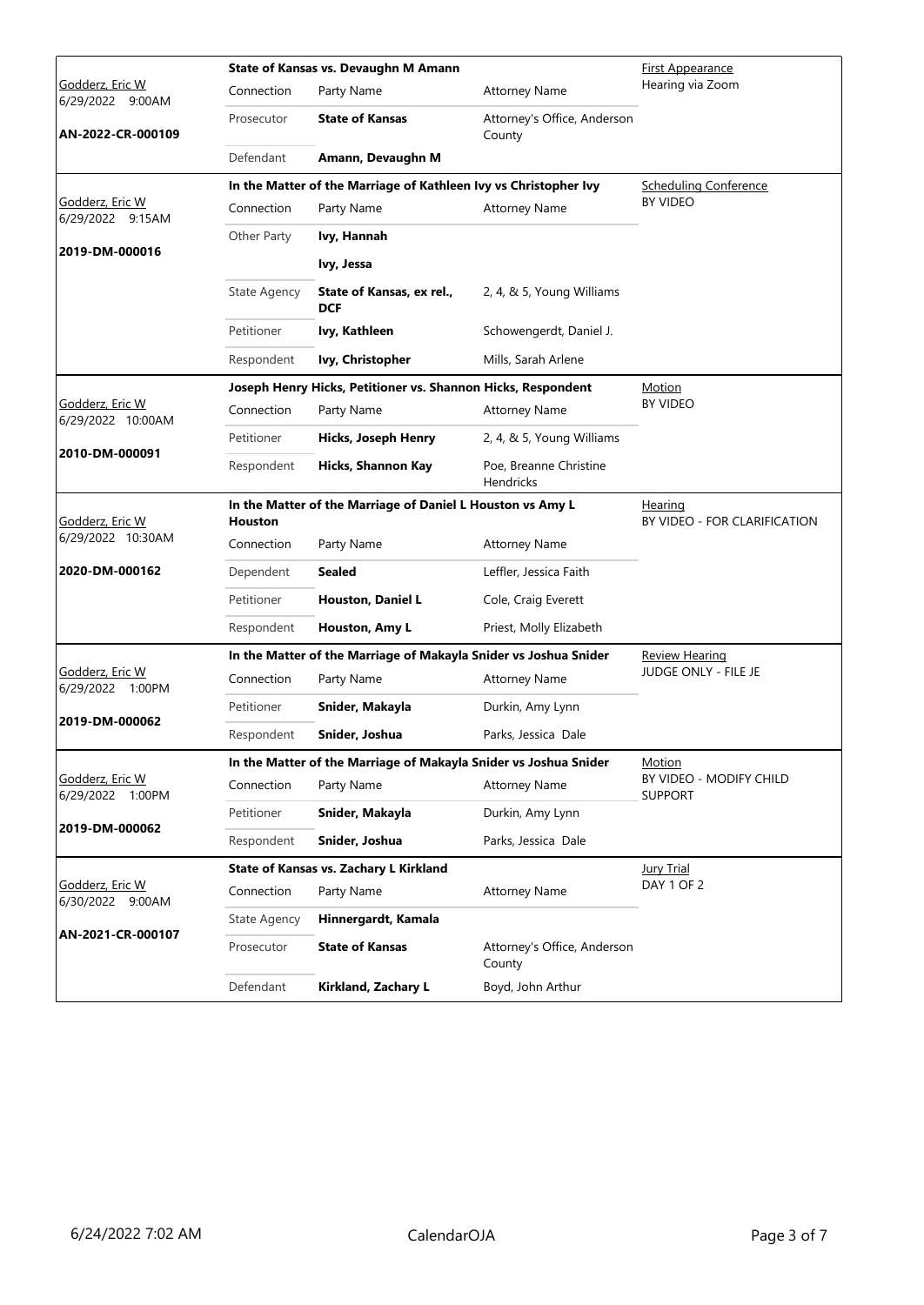| <u>Godderz, Eric W</u>              | Secretary Of Social & Rehabilitation Services, Petitioner vs.<br>Kenneth H Vanderman, Respondent |                                                             |                                            | <b>Status Conference</b><br><b>BY VIDEO</b>                    |
|-------------------------------------|--------------------------------------------------------------------------------------------------|-------------------------------------------------------------|--------------------------------------------|----------------------------------------------------------------|
| 6/30/2022 1:00PM                    | Connection                                                                                       | Party Name                                                  | <b>Attorney Name</b>                       |                                                                |
| 2009-DM-000061                      | Dependent                                                                                        | <b>Sealed</b>                                               | Dugan, Melissa Rene                        |                                                                |
|                                     |                                                                                                  | <b>Sealed</b>                                               | Dugan, Melissa Rene                        |                                                                |
|                                     | Petitioner                                                                                       | <b>Secretary Of Department</b><br>for Children and Families | 2, 4, & 5, Young Williams                  |                                                                |
|                                     | Respondent                                                                                       | Vanderman, Kenneth H                                        |                                            |                                                                |
|                                     | Guardian Ad                                                                                      | Dugan, Melissa Rene                                         |                                            |                                                                |
|                                     | Litem                                                                                            | Dugan, Melissa Rene                                         |                                            |                                                                |
|                                     |                                                                                                  | State of Kansas vs. Zachary L Kirkland                      |                                            | <b>Jury Trial</b>                                              |
| Godderz, Eric W<br>7/1/2022 9:00AM  | Connection                                                                                       | Party Name                                                  | <b>Attorney Name</b>                       | DAY 2 OF 2                                                     |
| AN-2021-CR-000107                   | <b>State Agency</b>                                                                              | Hinnergardt, Kamala                                         |                                            |                                                                |
|                                     | Prosecutor                                                                                       | <b>State of Kansas</b>                                      | Attorney's Office, Anderson<br>County      |                                                                |
|                                     | Defendant                                                                                        | Kirkland, Zachary L                                         | Boyd, John Arthur                          |                                                                |
| Godderz, Eric W                     | In the Matter of the Marriage of Brittany Leigh Ford vs Adam John<br><b>Siruta</b>               |                                                             |                                            | Hearing<br>BY VIDEO - MOTION TO ENFORCE                        |
| 7/6/2022 1:00PM                     | Connection                                                                                       | Party Name                                                  | <b>Attorney Name</b>                       |                                                                |
| 2020-DM-000160                      | Petitioner                                                                                       | Ford, Brittany Leigh                                        |                                            |                                                                |
|                                     | Respondent                                                                                       | Siruta, Adam John                                           | Brungardt, Ryan Michael                    |                                                                |
|                                     | In the Matter of the Marriage of Jenna Dewey vs. Dillon Dewey                                    |                                                             |                                            | <b>Status Conference</b><br><b>BY VIDEO</b>                    |
| Godderz, Eric W<br>7/6/2022 1:15PM  | Connection                                                                                       | Party Name                                                  | <b>Attorney Name</b>                       |                                                                |
| AN-2021-DM-000154                   | Petitioner                                                                                       | Dewey, Jenna                                                | Leffler, Jessica Faith                     |                                                                |
|                                     | Respondent                                                                                       | Dewey, Dillon                                               | Poe, Breanne Christine<br><b>Hendricks</b> |                                                                |
| Godderz, Eric W<br>7/6/2022 1:30PM  |                                                                                                  | <b>JUDGE GODDERZ APPOINTMENT</b>                            |                                            | Hearing<br>BY VIDEO - FR CO CASE 21 JC 12<br><b>TERMINATON</b> |
| 2021MV000500                        |                                                                                                  | <b>State of Kansas vs. William I Cockrum</b>                |                                            |                                                                |
| Godderz, Eric W<br>7/11/2022 9:00AM | Connection                                                                                       | Party Name                                                  | <b>Attorney Name</b>                       | <u>Hearing</u><br><b>IN PERSON</b>                             |
| 2020-CR-000017                      | Prosecutor                                                                                       | <b>State of Kansas</b>                                      | Attorney's Office, Anderson<br>County      |                                                                |
|                                     | Defendant                                                                                        | Cockrum, William I                                          |                                            |                                                                |
|                                     | <b>State of Kansas vs. Micaleb W Weatherbee</b>                                                  |                                                             |                                            | <u>Sentencing</u>                                              |
| Godderz, Eric W<br>7/11/2022 9:00AM | Connection                                                                                       | Party Name                                                  | <b>Attorney Name</b>                       | IN PERSON                                                      |
| AN-2020-CR-000159                   | Prosecutor                                                                                       | <b>State of Kansas</b>                                      | Attorney's Office, Anderson<br>County      |                                                                |
|                                     | Defendant                                                                                        | <b>Weatherbee, Micaleb W</b>                                | Hastert, Bryan Michael                     |                                                                |
|                                     |                                                                                                  | State of Kansas vs. Micaleb W Weatherbee                    |                                            | <u>Sentencing</u><br><b>IN PERSON</b>                          |
| Godderz, Eric W<br>7/11/2022 9:00AM | Connection                                                                                       | Party Name                                                  | <b>Attorney Name</b>                       |                                                                |
| AN-2021-TR-000089                   | Prosecutor                                                                                       | <b>State of Kansas</b>                                      | Attorney's Office, Anderson<br>County      |                                                                |
|                                     | Defendant                                                                                        | <b>Weatherbee, Micaleb W</b>                                | Hastert, Bryan Michael                     |                                                                |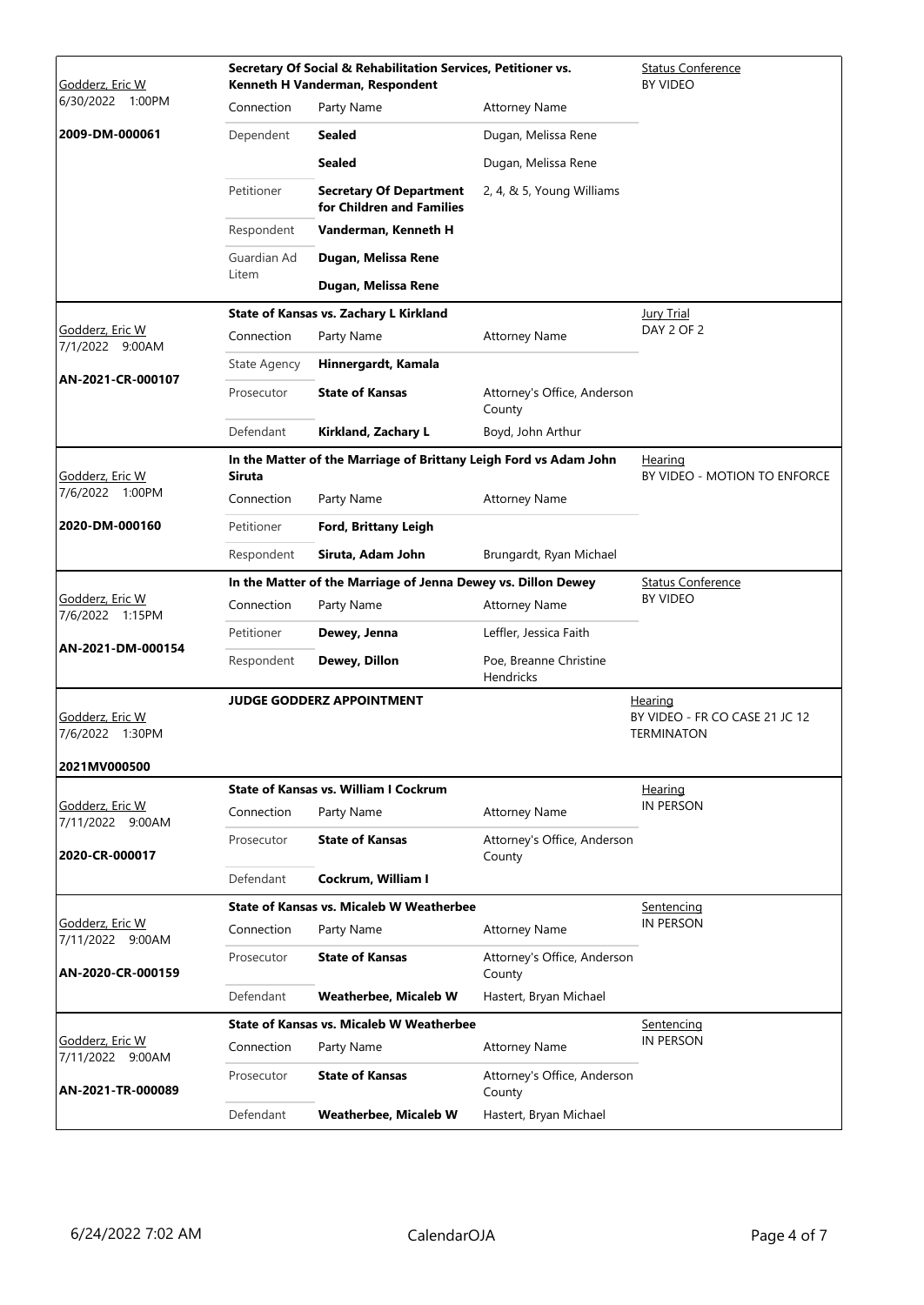|                                                              | <b>State of Kansas vs. Nicole T Martin</b>                                        |                                                         |                                       | Status Conference                                             |
|--------------------------------------------------------------|-----------------------------------------------------------------------------------|---------------------------------------------------------|---------------------------------------|---------------------------------------------------------------|
| <u>Godderz, Eric W</u><br>7/11/2022 9:00AM<br>2018-CR-000035 | Connection                                                                        | Party Name                                              | <b>Attorney Name</b>                  | Motion to Revoke Probation<br>(tracking with Felony 17 CR 42) |
|                                                              | Prosecutor                                                                        | <b>State of Kansas</b>                                  | Attorney's Office, Anderson<br>County |                                                               |
|                                                              | Defendant                                                                         | <b>Martin, Nicole T</b>                                 |                                       |                                                               |
|                                                              |                                                                                   | <b>State of Kansas vs. Nicole T. Martin</b>             |                                       | <b>Probation - Violation</b>                                  |
| Godderz, Eric W<br>7/11/2022 9:00AM                          | Connection                                                                        | Party Name                                              | <b>Attorney Name</b>                  | <b>IN PERSON</b>                                              |
| 2017-CR-000042                                               | Prosecutor                                                                        | <b>State of Kansas</b>                                  | Attorney's Office, Anderson<br>County |                                                               |
|                                                              | Defendant                                                                         | <b>Martin, Nicole T</b>                                 |                                       |                                                               |
|                                                              |                                                                                   | <b>State of Kansas vs. Jeffrey L Witt</b>               |                                       | Probation - Violation                                         |
| Godderz, Eric W<br>7/11/2022 9:00AM                          | Connection                                                                        | Party Name                                              | <b>Attorney Name</b>                  | IN PERSON                                                     |
| 2020-CR-000053                                               | Prosecutor                                                                        | <b>State of Kansas</b>                                  | Attorney's Office, Anderson<br>County |                                                               |
|                                                              | Defendant                                                                         | Witt, Jeffrey L                                         | Hastert, Bryan Michael                |                                                               |
|                                                              |                                                                                   | <b>State of Kansas vs. Clint W Johnston</b>             |                                       | Sentencing                                                    |
| <u>Godderz, Eric W</u><br>7/11/2022 10:00AM                  | Connection                                                                        | Party Name                                              | <b>Attorney Name</b>                  | IN PERSON                                                     |
| AN-2021-CR-000068                                            | Prosecutor                                                                        | <b>State of Kansas</b>                                  | Attorney's Office, Anderson<br>County |                                                               |
|                                                              | Defendant                                                                         | Johnston, Clint W                                       | Jensen, Steven A.                     |                                                               |
|                                                              |                                                                                   | Sheryl Jean Andersen, et al vs. Scot D Brownrigg, et al | <b>Pretrial Conference</b>            |                                                               |
| Godderz, Eric W<br>7/11/2022 1:00PM<br>AN-2021-CV-000019     | Connection                                                                        | Party Name                                              | <b>Attorney Name</b>                  | BY VIDEO                                                      |
|                                                              | Plaintiff                                                                         | Andersen, Sheryl Jean                                   | Rosson, Shane Allen                   |                                                               |
|                                                              |                                                                                   | <b>Brownrigg, Michael R</b>                             | Rosson, Shane Allen                   |                                                               |
|                                                              |                                                                                   | Brinker, Lori Lynn                                      | Rosson, Shane Allen                   |                                                               |
|                                                              | Defendant                                                                         | <b>Brownrigg, Scot D</b>                                | Ryburn, Ronald Scott                  |                                                               |
|                                                              |                                                                                   | <b>Brownrigg, Garie Jean</b>                            | Ryburn, Ronald Scott                  |                                                               |
|                                                              |                                                                                   | <b>Brownrigg, Colby R</b>                               | Ryburn, Ronald Scott                  |                                                               |
|                                                              |                                                                                   | <b>Brownrigg Ranches LLC</b>                            | Ryburn, Ronald Scott                  |                                                               |
| Godderz, Eric W                                              | In the Matter of the Marriage of Jericho P Hawkins vs. Pamala R<br><b>Hawkins</b> |                                                         |                                       | Bench Trial<br>IN PERSON - 1/2 DAY                            |
| 7/13/2022 1:00PM                                             | Connection                                                                        | Party Name                                              | <b>Attorney Name</b>                  |                                                               |
| AN-2021-DM-000069                                            | Dependent                                                                         | Sealed                                                  |                                       |                                                               |
|                                                              |                                                                                   | Sealed                                                  |                                       |                                                               |
|                                                              |                                                                                   | <b>Sealed</b>                                           |                                       |                                                               |
|                                                              | Petitioner                                                                        | Hawkins, Jericho P                                      | Johnson, Robert Edward, II            |                                                               |
|                                                              | Respondent                                                                        | Hawkins, Pamala R                                       | Spangler, Jennifer Elizabeth          |                                                               |
|                                                              |                                                                                   | In the Matter of the Estate of Dale Leroy Castleberry   |                                       | Hearing                                                       |
| Godderz, Eric W<br>7/14/2022 9:00AM                          | Connection                                                                        | Party Name                                              | <b>Attorney Name</b>                  | PAPER ONLY                                                    |
|                                                              | Petitioner                                                                        | <b>Castleberry, Jeffrey S</b>                           | Lewis, Mark D.                        |                                                               |
| AN-2022-PR-000014                                            | Decedent                                                                          | <b>Castleberry, Dale Leroy</b>                          |                                       |                                                               |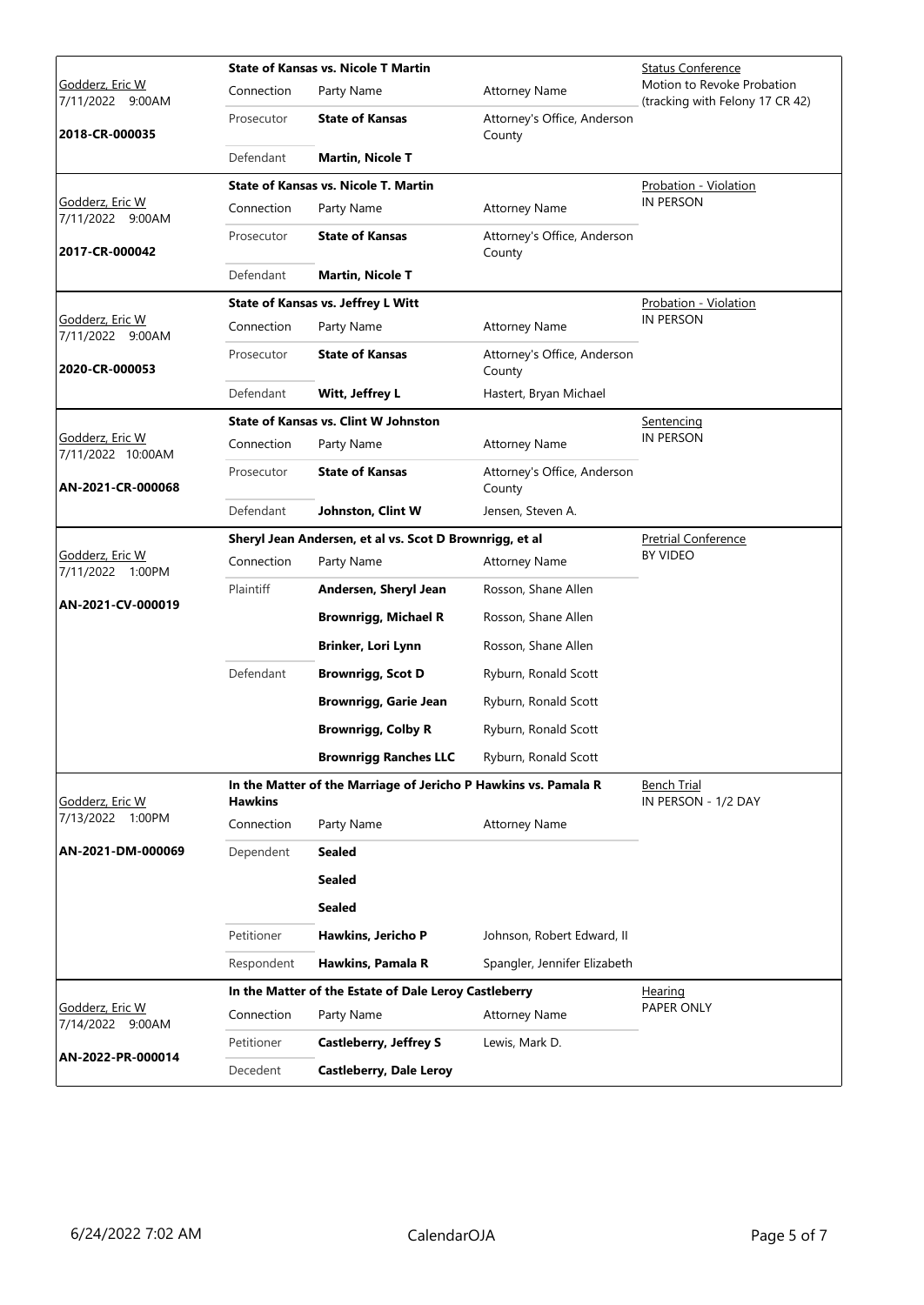|                                     | Amanda Lopez vs. Madison Danner, et al                                                        |                                                            |                                               | <b>Pretrial Conference</b>          |
|-------------------------------------|-----------------------------------------------------------------------------------------------|------------------------------------------------------------|-----------------------------------------------|-------------------------------------|
| Godderz, Eric W<br>7/14/2022 1:30PM | Connection                                                                                    | Party Name                                                 | <b>Attorney Name</b>                          | <b>BY VIDEO</b>                     |
| AN-2021-CV-000020                   | Plaintiff                                                                                     | Lopez, Amanda                                              | Goss, Peter Edward                            |                                     |
|                                     | Defendant                                                                                     | Danner, Madison                                            | Wetta, Rachel Noel                            |                                     |
|                                     |                                                                                               | Danner, Karen                                              | Wetta, Rachel Noel                            |                                     |
|                                     |                                                                                               | <b>State of Kansas vs. Garland J. White</b>                |                                               | <b>Status Conference</b>            |
| Godderz, Eric W<br>7/18/2022 9:00AM | Connection                                                                                    | Party Name                                                 | <b>Attorney Name</b>                          | <b>IN PERSON</b>                    |
| AN-2020-TR-000536                   | Prosecutor                                                                                    | <b>State of Kansas</b>                                     | Attorney's Office, Anderson<br>County         |                                     |
|                                     |                                                                                               | <b>State of Kansas</b>                                     |                                               |                                     |
|                                     | Defendant                                                                                     | White, Garland J.                                          | Falls, Joseph Allen                           |                                     |
|                                     |                                                                                               | <b>State of Kansas vs. Garland J White</b>                 |                                               | <b>Jury Trial</b>                   |
| Godderz, Eric W<br>7/18/2022 9:00AM | Connection                                                                                    | Party Name                                                 | <b>Attorney Name</b>                          | DAY 1 OF 2                          |
| 2020-CR-000089                      | Prosecutor                                                                                    | <b>State of Kansas</b>                                     | Attorney's Office, Anderson<br>County         |                                     |
|                                     | Defendant                                                                                     | <b>White, Garland J</b>                                    | Falls, Joseph Allen                           |                                     |
|                                     |                                                                                               | <b>State of Kansas vs. Garland J White</b>                 |                                               | <b>Jury Trial</b>                   |
| Godderz, Eric W<br>7/19/2022 9:00AM | Connection                                                                                    | Party Name                                                 | <b>Attorney Name</b>                          | DAY 2 OF 2                          |
| 2020-CR-000089                      | Prosecutor                                                                                    | <b>State of Kansas</b>                                     | Attorney's Office, Anderson<br>County         |                                     |
|                                     | Defendant                                                                                     | <b>White, Garland J</b>                                    | Falls, Joseph Allen                           |                                     |
| Godderz, Eric W                     | In the Matter of the Marriage of Kelly Marie Derganc vs<br><b>Christopher Michael Derganc</b> |                                                            |                                               | Bench Trial<br>IN PERSON - FULL DAY |
| 7/20/2022 9:00AM                    | Connection                                                                                    | Party Name                                                 | <b>Attorney Name</b>                          |                                     |
| 2018-DM-000024                      | Petitioner                                                                                    | Derganc, Kelly Marie                                       | Schowengerdt, Daniel J.                       |                                     |
|                                     | Respondent                                                                                    | Derganc, Christopher<br><b>Michael</b>                     | Myers, Robert E.                              |                                     |
| <u>Godderz, Eric W</u>              | <b>Respondent</b>                                                                             | Michelle Lynn Sommer, Petitioner vs. Brian Richard Sommer, | <b>Review Hearing</b><br>JUDGE ONLY - FILE JE |                                     |
| 7/21/2022 9:00AM                    | Connection                                                                                    | Party Name                                                 | <b>Attorney Name</b>                          |                                     |
| 2010-DM-000090                      | Petitioner                                                                                    | Sommer, Michelle Lynn                                      | Doering, Steven B.                            |                                     |
|                                     | Respondent                                                                                    | Sommer, Brian Richard                                      |                                               |                                     |
|                                     |                                                                                               | PennyMac Loan Services, LLC vs. Amy L Houston, et al       | Dismissal                                     |                                     |
| Godderz, Eric W<br>7/21/2022 9:00AM | Connection                                                                                    | Party Name                                                 | <b>Attorney Name</b>                          |                                     |
| AN-2021-CV-000014                   | Plaintiff                                                                                     | PennyMac Loan Services,<br><b>LLC</b>                      | Carr, Christina Erin                          |                                     |
|                                     | Defendant                                                                                     | Houston, Amy L                                             |                                               |                                     |
|                                     |                                                                                               | <b>Houston, Daniel</b>                                     |                                               |                                     |
|                                     |                                                                                               | Doe, John                                                  |                                               |                                     |
|                                     |                                                                                               | Doe, Jane                                                  |                                               |                                     |
|                                     |                                                                                               | <b>Parkview Homes</b><br>Association, Inc.                 |                                               |                                     |